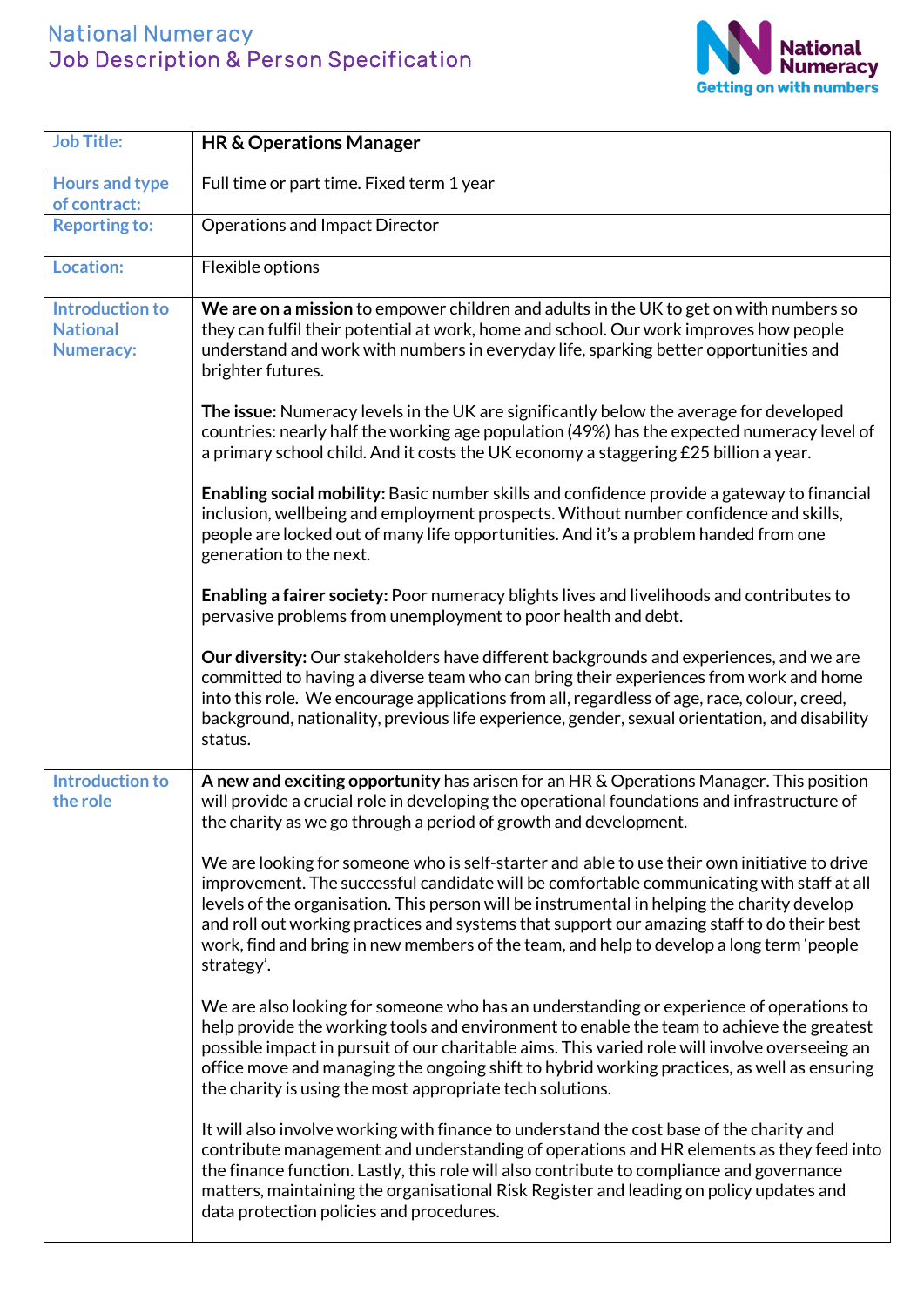|                          | Overall, we are keen to find someone ready to take on their next challenge, an HR and<br>Operations Manager who easily connects with people and has a detail-oriented mindset to<br>handle the changing nature of the contemporary workforce. This is a new role, providing an<br>opportunity for stretch and development, joining the other members of the Operations and<br>Impact team in providing the crucial functions that support this innovative and creative<br>charity. You don't have to have experience of the charity sector but it's important to be able<br>to identify with what we do as a charity and why it's important.<br>National Numeracy is based in Lewes, East Sussex, but with significant home working<br>potential. The expectation is that you will be in Lewes when the work requires it but we<br>offer significant flexibility opportunities. The role may include occasional travel to London<br>and beyond. |
|--------------------------|-------------------------------------------------------------------------------------------------------------------------------------------------------------------------------------------------------------------------------------------------------------------------------------------------------------------------------------------------------------------------------------------------------------------------------------------------------------------------------------------------------------------------------------------------------------------------------------------------------------------------------------------------------------------------------------------------------------------------------------------------------------------------------------------------------------------------------------------------------------------------------------------------------------------------------------------------|
| <b>Overview of</b>       | This role will perform a key role in the Operations and Impact team to continue to build a                                                                                                                                                                                                                                                                                                                                                                                                                                                                                                                                                                                                                                                                                                                                                                                                                                                      |
| <b>Main Duties:</b>      |                                                                                                                                                                                                                                                                                                                                                                                                                                                                                                                                                                                                                                                                                                                                                                                                                                                                                                                                                 |
|                          | robust organisation to support the charity to grow and develop.                                                                                                                                                                                                                                                                                                                                                                                                                                                                                                                                                                                                                                                                                                                                                                                                                                                                                 |
|                          | Manage staff recruitment, induction and onboarding processes, ensuring the<br>process is of high quality, providing clarity, connection and understanding for all<br>employees in relation to the overall vision.                                                                                                                                                                                                                                                                                                                                                                                                                                                                                                                                                                                                                                                                                                                               |
|                          | Manage all ongoing HR tasks, ensuring compliance and good practice, including<br>management of tasks through the Breathe HRIS.                                                                                                                                                                                                                                                                                                                                                                                                                                                                                                                                                                                                                                                                                                                                                                                                                  |
|                          | Develop and roll out training initiatives, supporting the team through professional<br>$\bullet$<br>development.                                                                                                                                                                                                                                                                                                                                                                                                                                                                                                                                                                                                                                                                                                                                                                                                                                |
|                          | Manage the employee engagement survey, responding to results and rolling out a<br>$\bullet$                                                                                                                                                                                                                                                                                                                                                                                                                                                                                                                                                                                                                                                                                                                                                                                                                                                     |
|                          | programme of activities to improve employee engagement.                                                                                                                                                                                                                                                                                                                                                                                                                                                                                                                                                                                                                                                                                                                                                                                                                                                                                         |
|                          | Lead on initiatives for embedding culture, rolling out team benefits and<br>$\bullet$                                                                                                                                                                                                                                                                                                                                                                                                                                                                                                                                                                                                                                                                                                                                                                                                                                                           |
|                          | improvements and wellbeing initiatives.                                                                                                                                                                                                                                                                                                                                                                                                                                                                                                                                                                                                                                                                                                                                                                                                                                                                                                         |
|                          | Be involved in arranging a move to and management of an office that provides an<br>$\bullet$                                                                                                                                                                                                                                                                                                                                                                                                                                                                                                                                                                                                                                                                                                                                                                                                                                                    |
|                          | effective environment to support a flexible and agile team.                                                                                                                                                                                                                                                                                                                                                                                                                                                                                                                                                                                                                                                                                                                                                                                                                                                                                     |
|                          | Oversee compliance, ensuring good governance and transparency, including<br>$\bullet$<br>covering contracts and agreements with suppliers, as well as supporters and                                                                                                                                                                                                                                                                                                                                                                                                                                                                                                                                                                                                                                                                                                                                                                            |
|                          | funders.                                                                                                                                                                                                                                                                                                                                                                                                                                                                                                                                                                                                                                                                                                                                                                                                                                                                                                                                        |
|                          | Oversee the tech solutions and tools that support the team to do their best work,<br>ensuring value for money and efficiency of use, including ensuring the team have the<br>training they need to make best use of the solutions adopted.                                                                                                                                                                                                                                                                                                                                                                                                                                                                                                                                                                                                                                                                                                      |
|                          | Review and improve systems, processes, policies and procedures across HR, data<br>$\bullet$<br>protection and information security.                                                                                                                                                                                                                                                                                                                                                                                                                                                                                                                                                                                                                                                                                                                                                                                                             |
|                          | Support on the roll out of the Equality, Diversity and Inclusion strategy.                                                                                                                                                                                                                                                                                                                                                                                                                                                                                                                                                                                                                                                                                                                                                                                                                                                                      |
|                          | Work with the Financial Controller to monitor budgets and expenditure, ensuring                                                                                                                                                                                                                                                                                                                                                                                                                                                                                                                                                                                                                                                                                                                                                                                                                                                                 |
|                          | best value for the charity as appropriate.<br>Lead on the periodic review of organisational policies, working to a continuous cycle                                                                                                                                                                                                                                                                                                                                                                                                                                                                                                                                                                                                                                                                                                                                                                                                             |
|                          | $\bullet$<br>of improvement, including maintaining the organisational Risk Register.                                                                                                                                                                                                                                                                                                                                                                                                                                                                                                                                                                                                                                                                                                                                                                                                                                                            |
| <b>Essential</b>         | Experience of working in an HR or People management team or role - HR<br>$\bullet$                                                                                                                                                                                                                                                                                                                                                                                                                                                                                                                                                                                                                                                                                                                                                                                                                                                              |
| <b>Skills/Experience</b> | qualification not required.                                                                                                                                                                                                                                                                                                                                                                                                                                                                                                                                                                                                                                                                                                                                                                                                                                                                                                                     |
|                          | Experience of working to support the operational infrastructure of an organisation,                                                                                                                                                                                                                                                                                                                                                                                                                                                                                                                                                                                                                                                                                                                                                                                                                                                             |
|                          | sourcing the right solutions to fit the needs of an organisation and managing the                                                                                                                                                                                                                                                                                                                                                                                                                                                                                                                                                                                                                                                                                                                                                                                                                                                               |
|                          |                                                                                                                                                                                                                                                                                                                                                                                                                                                                                                                                                                                                                                                                                                                                                                                                                                                                                                                                                 |
|                          | overall systems and processes.<br>An understanding of and a commitment to supporting the wellbeing of the team and<br>$\bullet$                                                                                                                                                                                                                                                                                                                                                                                                                                                                                                                                                                                                                                                                                                                                                                                                                 |
|                          | working on team development initiatives.                                                                                                                                                                                                                                                                                                                                                                                                                                                                                                                                                                                                                                                                                                                                                                                                                                                                                                        |
|                          | An understanding of GDPR considerations.                                                                                                                                                                                                                                                                                                                                                                                                                                                                                                                                                                                                                                                                                                                                                                                                                                                                                                        |
|                          | ٠                                                                                                                                                                                                                                                                                                                                                                                                                                                                                                                                                                                                                                                                                                                                                                                                                                                                                                                                               |
|                          | Strong written and verbal communication skills.<br>٠                                                                                                                                                                                                                                                                                                                                                                                                                                                                                                                                                                                                                                                                                                                                                                                                                                                                                            |
|                          | Ability to build effective relationships across the organisation and with external<br>$\bullet$<br>stakeholders.                                                                                                                                                                                                                                                                                                                                                                                                                                                                                                                                                                                                                                                                                                                                                                                                                                |